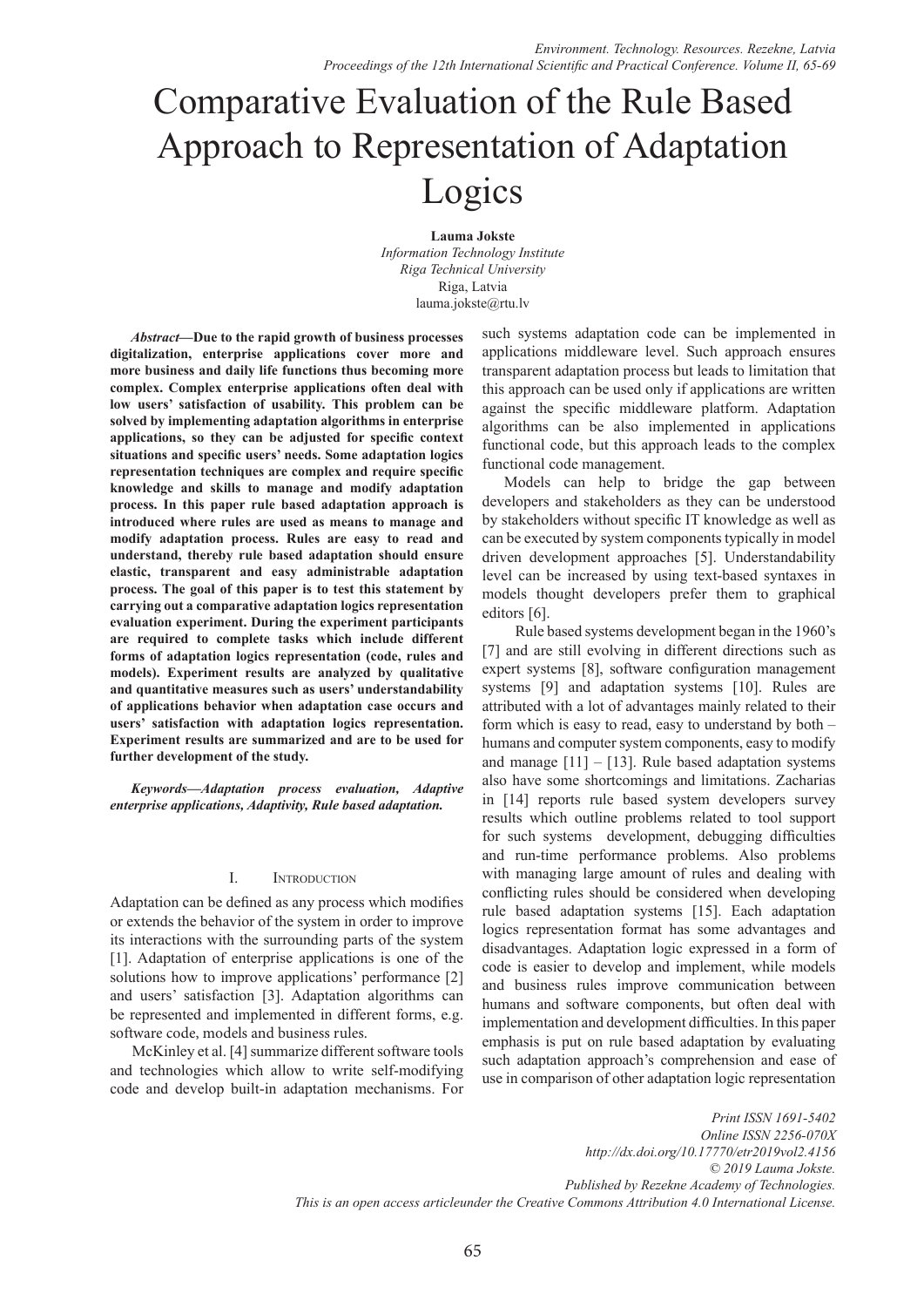formats. The objective of this paper is to report the results of an experiment during which comparative evaluation of different adaptation logics representation (code, models and business rules) was carried out. Experiment results are analyzed by qualitative and quantitative measures.

The paper is structured as follows: Section II describes the rule based adaptation approach which ensures adaptation process in a form of business rules. In section III experiment design is given. Section IV summarizes experiment results and in Section V concluding remarks and future challenges are discussed.

## II. Rule based adaptation approach

We have developed a context-aware rule based adaptation approach [16] which combines context monitoring, defining software entities dependencies of contextual situations data and software entities adaptation in a form of business rules. For applications adaptation purposes a separate adaptation administration module can be built and integrated with enterprise applications.

This approach does not require interfering in applications code thus ensuring independent and easy administrable adaptation process.

Adaptation process includes two different types of adaptation rules: context dependency rules describe software entities dependencies of context data and can be used to determine the amount of context data that needs to be monitored and stored for further processing in adaptation process. Context dependency rules can be derived from context sources by data mining methods. Adaptation rules define an adaptation task which should be executed when particular context situation occurs. Main concepts for this adaptation approach are summarized in concepts model shown in figure 1. Adaptation rules allow to manage adaptation process by defining new rules, modifying existing rules, deleting rules or changing rules weights. Adaptation rules can be manually defined and when there will be accumulated enough historical data about adaptation rules performance, machine learning methods can be applied to generate new adaptation rules automatically.



Fig. 1 Context-aware rule based adaptation approach concepts model.

In the proposed approach semantic form of eventcondition-action rules is used for adaptation rules. Each adaptation rule can be described as *IF (context situation) THEN (adaptive action)*. Adaptation rules also include parameters such as adaptive action input data and expected user action. Adaptation rule concepts model is shown in figure 2.



Fig. 2 Adaptation rule concepts model.

Expected user action concept allows to evaluate if adaptation rule execution gives an expected result. After executing adaptation rule, adaptation algorithm searches

in data source (typically users' action logs) if user have completed expected action in expected time period. Depending on the search results, adaptation rule weight is recalculated thus ensuring automatic adaptation rules quality management.

### III. Experiment design

An experiment was carried out to test the hypothesis regarding the rule based adaptation: Rules as adaptation format ensure transparent, elastic, easy understandable, modifiable and manageable adaptation process which can be administered by users without specific IT skills. The goal of the experiment was to test how different user groups understand different adaptation logic representation formats and how they evaluate simplicity and perceptibility of these formats.

The experiment was developed using online survey tool. It consisted of 6 different tasks. In each task an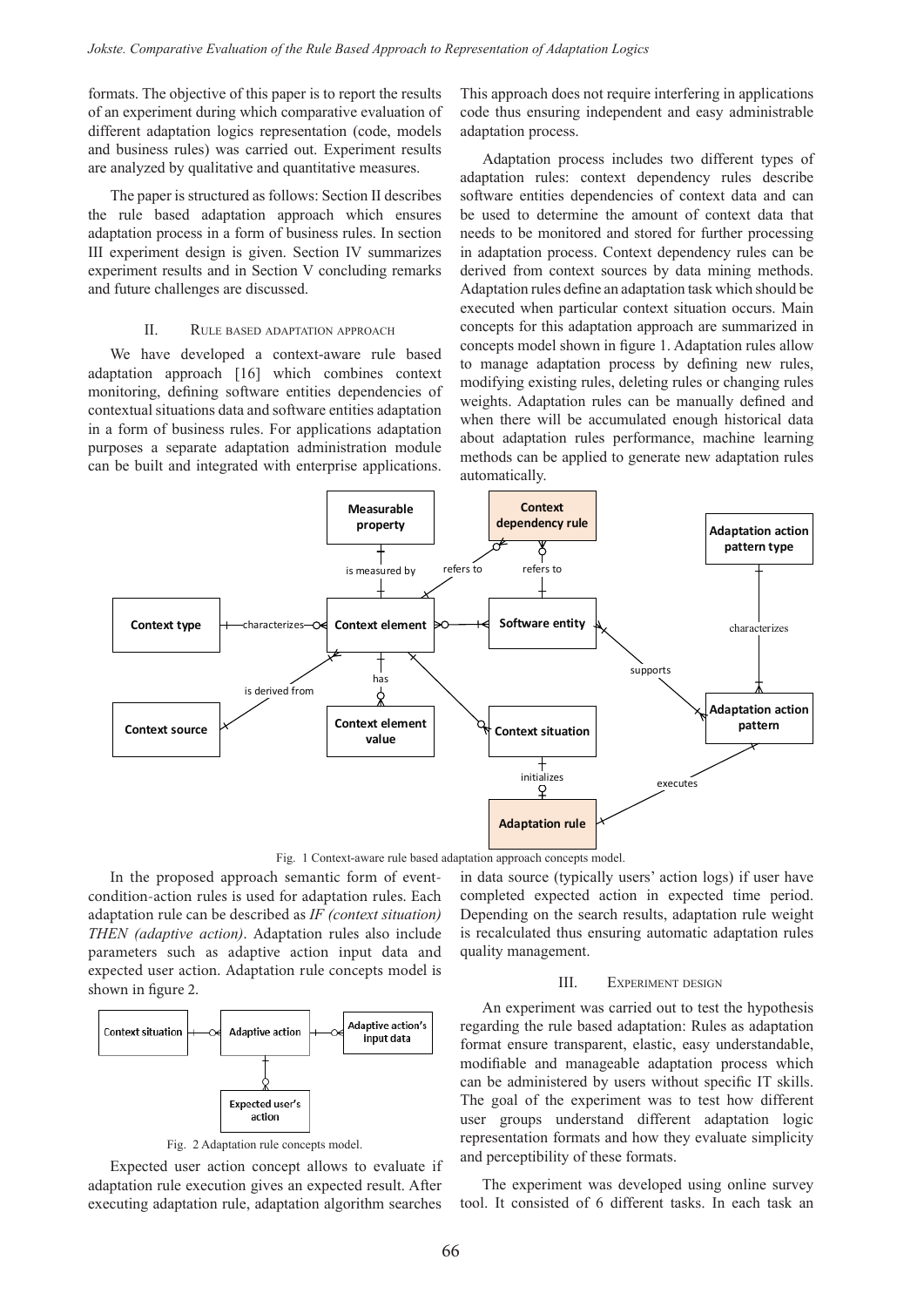adaptation case was described in different adaptation logics representation form – software code, model or business rule (see task examples in figures  $3 - 5$ ). Each adaptation task included context situation in which adaptation task should be initiated and executed in application with given adaptation action input data. For each task participants were asked to: (1) describe in free text form applications behavior when adaptation case occurs; (2) evaluate how easy it was to understand applications behavior in given adaptation task representation format. For (1) participants answers were later analyzed by qualitative measures and was rated by 3 points system where 0 refers to complete incomprehensibility, 1 refers to partial comprehensibility and 2 refers to complete comprehensibility of adaptation task. For (2) a linear Likert scale was used with values from 1 to 5 where 1 refers to strongly disagree that adaptation case was easy comprehensible and 5 refers to strongly agree that adaptation case was easy comprehensible.



Fig. 3 Adaptation case example – adaptation rule.

In total 20 participants completed the experiment. Testable hypothesis determines that rule based adaptation is easier to understand and manage by users without specific IT knowledge and skills because adaptation cases are described in natural language form – business rules. Accordingly 10 participants were students and/ or specialists from IT field (further group\_1) and 10 participants were specialists from other fields without specific IT knowledge and skills (further group 2).

| Context                                                                                                                                                             | Adaptive action                                                                                                                                                                                                                                                                                                                                                                                                                                                                                                                                                                                                                                                                                                                                                                                                                                                                                                                                                                                                                                                                                                                                                                                                                                                                 | Input data                                                                                                             |
|---------------------------------------------------------------------------------------------------------------------------------------------------------------------|---------------------------------------------------------------------------------------------------------------------------------------------------------------------------------------------------------------------------------------------------------------------------------------------------------------------------------------------------------------------------------------------------------------------------------------------------------------------------------------------------------------------------------------------------------------------------------------------------------------------------------------------------------------------------------------------------------------------------------------------------------------------------------------------------------------------------------------------------------------------------------------------------------------------------------------------------------------------------------------------------------------------------------------------------------------------------------------------------------------------------------------------------------------------------------------------------------------------------------------------------------------------------------|------------------------------------------------------------------------------------------------------------------------|
| situation                                                                                                                                                           |                                                                                                                                                                                                                                                                                                                                                                                                                                                                                                                                                                                                                                                                                                                                                                                                                                                                                                                                                                                                                                                                                                                                                                                                                                                                                 |                                                                                                                        |
| IF (select count(1)<br>from audit json logs<br>a where a.stamp >=<br>('now'::timestamptz -<br>INTERVAL '60<br>minutes') and<br>a.proc name like<br>'%delete%') > 10 | <div id="appCasea" ng-app="appCasea" ng-controller="appCaseaCntr" xmlns:ng="http://angularjs.org"><br/><script_type="text javascript"=""><br/>appCasea.controller("appCaseaCntr", function (\$scope, appRentService, \$interval, \$window) {<br/>\$scope.loadCaseaData = function () {<br/>var obj = <math>\{\}</math>:<br/>obj.system = 'RENT';<br/>appRentService.executeHttp('app casea pck.getCaseaData', obj).then(function (data) {<br/>if (data &amp;&amp; data.adaptionExists) {<br/>if <math>(data.addaptionType == 1)</math><br/>Udv.Common.ShowInfoDialog(data.adaptionText);<br/>} else if (data.adaptionType == 2) {<br/>Udv.Common.ShowInfoDialog(data.adaptionText + ' ' + data.adaptionLinkName + '?', {<br/>buttons: {<br/>'No': function () {\$(this).dialog('close');},<br/>'Yes': function () {\$(this).dialog('close');<br/>\$window.open(data.adaptionLink, ' blank');}}});<br/>} else if (data.adaptionType == 3) {<br/>\$window.open(data.adaptionLink, ' blank');};}});}<br/>//after each 30 seconds<br/>setInterval(function() {<br/>\$scope.loadCaseaData();<br/><math>\}</math>. 30000):<math>\}</math>:<br/>angular.bootstrap(document.getElementById("appCasea"), ['appCasea']);<br/><br/><math>\epsilon</math>/div&gt;</script_type="text></div> | $data.addoptionType == 2$<br>$data.addaptionText =$<br>'www.usermanual.lv'<br>data.adaptionLinkName =<br>'User manual' |

|  | Fig. 4 Adaptation case example – software code |  |  |
|--|------------------------------------------------|--|--|
|  |                                                |  |  |

| Context situation                                                | Adaptive action | Input data                                                                                                                                       |
|------------------------------------------------------------------|-----------------|--------------------------------------------------------------------------------------------------------------------------------------------------|
| IF (Number of deleting<br>actions per user per<br>$hour$ ) > 200 | Send e-mail     | E-mail subject = Context monitoring data<br>E-mail text = High deleting action count fixed<br>during last hour<br>Receivers e-mail: test@test.lv |

Fig. 5 Adaptation case example – adaptation rule.

*Online experiment tool* also registered the time each user spent on execution of the experiment with a purpose of determining whether there is difference between two participant groups regarding the time needed to be used to understand and complete adaptation task.

# IV. experiment results

It took on average 18 minutes to complete the experiment (group 1 average 21 minutes and group 2 average 15 minutes). Difference between groups regarding average time spent to complete the experiment can be explained by the fact that participants with IT skills and knowledge tried to understood adaptation tasks in form of software code while participants without IT knowledge mostly marked they do not understand the adaptation task and did not spent time on examining the software code.

In each task participants were asked to describe applications behavior based on given adaptation case. Each answer was subsequently analyzed by qualitative measures and rated from  $0 - 2$  where  $0 -$  complete incomprehensibility,  $1$  – partial comprehensibility and  $2$  – complete comprehensibility. Mean scores for each adaptation format were calculated and results are summarized in figure 6. Results showed that group\_1 demonstrated a good understanding of software code and participants were able to describe applications behavior when defined context situation will occur and adaptation task will be executed. Adaptation cases in a form of models created a lot of confusion for both groups while all participants demonstrated very good understanding of adaptation cases described in a form of business rules.



Fig. 6 Participants rate of answer correctness using linear scale  $0 - 2$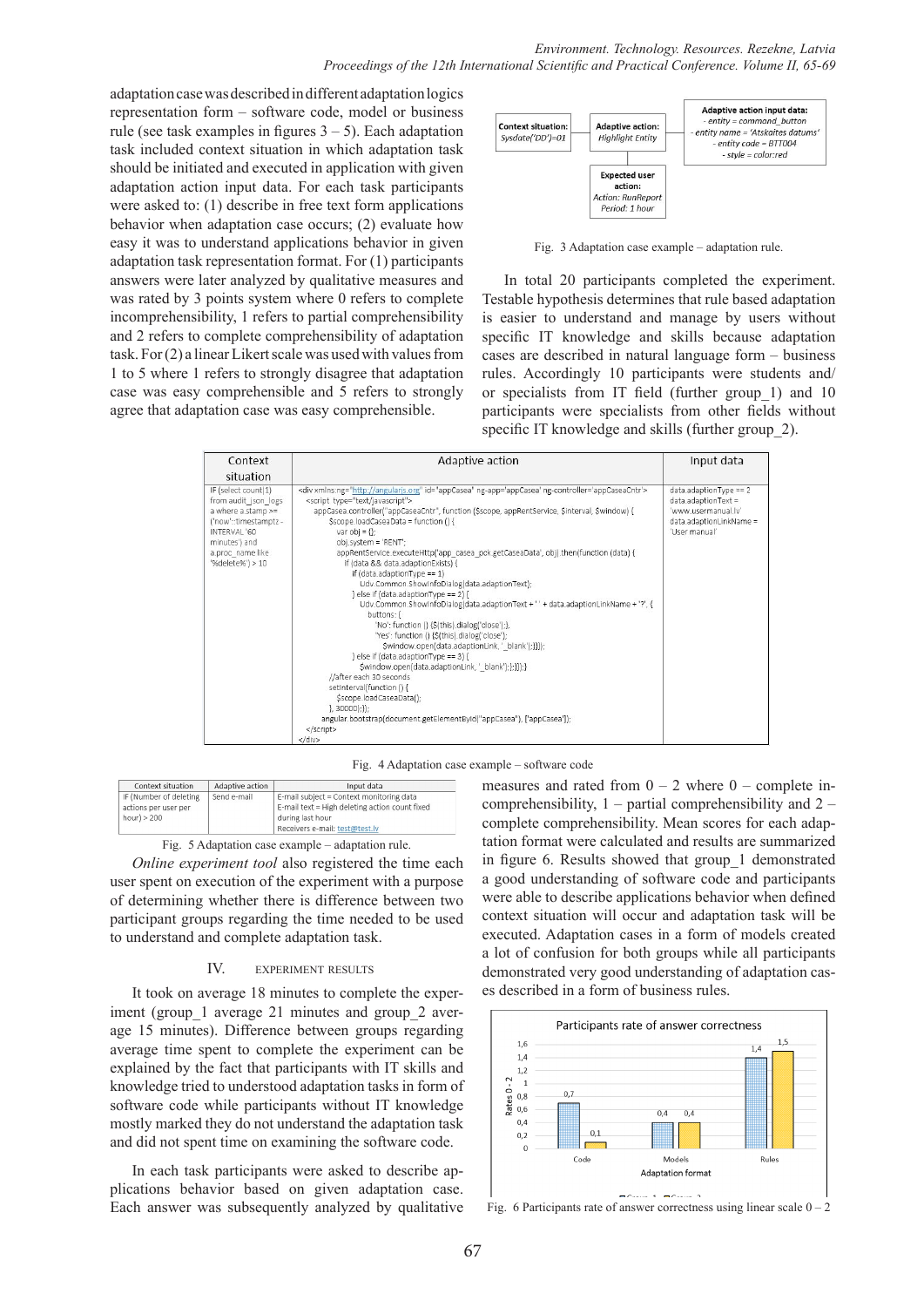After completing each task of the experiment, participants were required to evaluate the comprehensibility of the given tasks adaptation logics representation format by rating their agreement to the statement *I understood applications behavior in the given adaptation case* using linear scale from 1 – 5 where 1 refers to *strongly disagree* and 5 refers to *strongly agree*. Figure 7 shows mean values of evaluation results.

Results showed that participants with IT knowledge (group\_1) evaluated adaptation tasks in a form of code more understandable and simple than participants without specific IT knowledge (group 2), but still rate was low (average 1,95 out of 5). In order to read, understand and modify built-in adaptation process, adaptation administrator should be familiar with specific programming language and development technology which limits the simplicity of such adaptation logics representation format management even for users from IT field.

Participants evaluation of adaptation models comprehensibility were average 2,4 out of 5, but the actual correctness of the answers to tasks where adaptation was described in form of models were low (see figure 6). Comprehension level of adaptation models can be dependent of modelling syntax. In order to increase the level of comprehension for adaptation models as adaptation logics representation format, adaptation

tasks should also include some explanation about model components and syntax.



Fig. 7 Participants evaluation of tasks comprehensibility – mean values.

Experiment results showed that participants did well with tasks where adaptation logics were represented in a form of business rules. Participants demonstrated good comprehension of applications behavior when defined context situation will occur as well as highly appreciated tasks simplicity and intelligibility. Results quite slightly differed between both participant groups as business rules are described in a form close to natural language and there are no specific knowledge required to read, understand and manage them.



Fig. 8 Participants evaluation of statement *I understood applications behavior in the given adaptation case* using Likert scale.

In figure 8 participants agreement to the statement *I understood applications behavior in the given adaptation case* using Likert scale is shown. Diagram shows that 25% of participants strongly agreed to the statement regarding business rules while none of the participants strongly agreed to the statement regarding software code which certifies rules comprehensibility.

Overall experiment results allowed to test the hypothesis regarding rule based adaptation process transparency and comprehensibility which are important characteristics of adaptation process management. Experiment results also allowed to compare adaptation

process comprehensibility for different adaptation logics representation formats.

### V. CONCLUSIONS AND FUTURE WORK

In this paper we report the results of experiment during which the comprehensibility and simplicity of different adaptation logics representation formats were tested and analyzed. Results outlined an important advantage of using business rules as adaptation means for adaptive enterprise applications. Comparing to software code and adaptation models, rules demonstrate an ability for fast and simple adaptation management process since